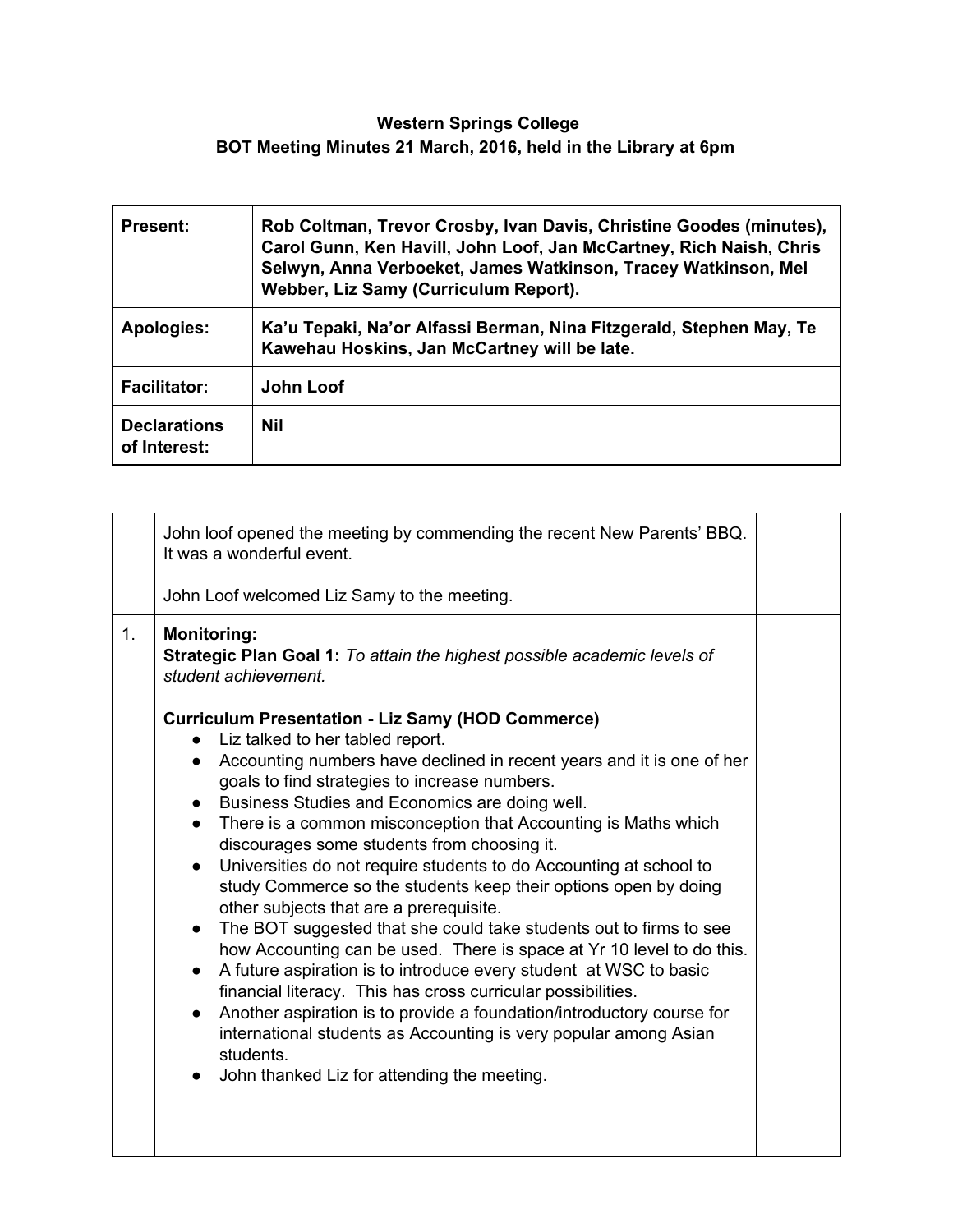|    | <b>Resolution 1:</b><br>That the Board of Trustees receive the Commerce Department report.<br>(John Loof / Ken Havill - carried)                                                                                                                                                                                                                                                                                                                                                                                                                                                                                                                                                                                                                                                                                                                                                                                                                                                                                                                                                                                                                                                                                                                                                                                                                                                                             |              |
|----|--------------------------------------------------------------------------------------------------------------------------------------------------------------------------------------------------------------------------------------------------------------------------------------------------------------------------------------------------------------------------------------------------------------------------------------------------------------------------------------------------------------------------------------------------------------------------------------------------------------------------------------------------------------------------------------------------------------------------------------------------------------------------------------------------------------------------------------------------------------------------------------------------------------------------------------------------------------------------------------------------------------------------------------------------------------------------------------------------------------------------------------------------------------------------------------------------------------------------------------------------------------------------------------------------------------------------------------------------------------------------------------------------------------|--------------|
| 2. | <b>Monitoring:</b><br><b>Strategic Plan Goal 1:</b><br>John declared that he was trying out a new format for the agenda and<br>would be moving it around a bit.<br>Ken debriefed on a recent workshop that was held in relation to<br>$\bullet$<br>establishing a network of learning.<br>Bernadine Vester (facilitator) met with Ken today and both agreed<br>$\bullet$<br>that the outcome of the workshop was very positive.<br>They are now scheduling school visits.<br>$\bullet$<br>Ken will send out information to the trustees to clarify the type of<br>$\bullet$<br>funding that could be acquired for this type of network, which we<br>would want to attract under our own terms.<br>James talked about the Maori perspective and how they interacted<br>$\bullet$<br>with their schools of interest.<br>Ken advised that we will be running a parallel cluster for the Rumaki<br>which will include the primary schools that they attract students from.<br>The Scholarship Report will be presented at the May meeting.<br>$\bullet$                                                                                                                                                                                                                                                                                                                                                          | <b>HL</b>    |
| 3. | <b>Strategic Decision</b><br><b>Strategic Plan Goal 5: To ensure that Board-level operations are closely</b><br>aligned to WSC strategic plan goals and objectives.<br>John reported on a recent meeting which was held to look at our<br>$\bullet$<br>Strategic Plan.<br>Carol thought that under Goal 1, point a) that her thoughts had been<br>$\bullet$<br>misinterpreted.<br>Ken said that we had no trouble attracting good teachers which Mel<br>$\bullet$<br>endorsed.<br>Possible change to a) notifying vacancies in a form which<br>$\bullet$<br>emphasises WSC's achievements and compels interest.<br>Chris and Ken have met and decided that Chris will talk to his Kaiako<br>about the Rumaki having its own Strategic Plan.<br>Due to WSC's plan needing to be sent to the Ministry asap, James<br>$\bullet$<br>offered that we should add Rumaki alongside WSC's goals and in the<br>future look at a Strategic Plan for the Rumaki.<br>Chris to be asked if he wants to follow through with having a Rumaki<br>Strategic Plan.<br>Jan would like Goal 2, point b) changed to engaging all teachers in<br>an individualized professional development programme<br>designed to enable all teaching staff to develop their practice<br>through teaching-as-inquiry.<br>Discussion on the Strategic Plan stopped to allow for a presentation<br>$\bullet$<br>from Michael Frawley, MOTAT CEO). | HL/<br>James |
| 4. | <b>Strategic Discussion</b><br>Strategic Plan Goal 7: To develop and strengthen school-community<br>alliances, partnerships and links.                                                                                                                                                                                                                                                                                                                                                                                                                                                                                                                                                                                                                                                                                                                                                                                                                                                                                                                                                                                                                                                                                                                                                                                                                                                                       |              |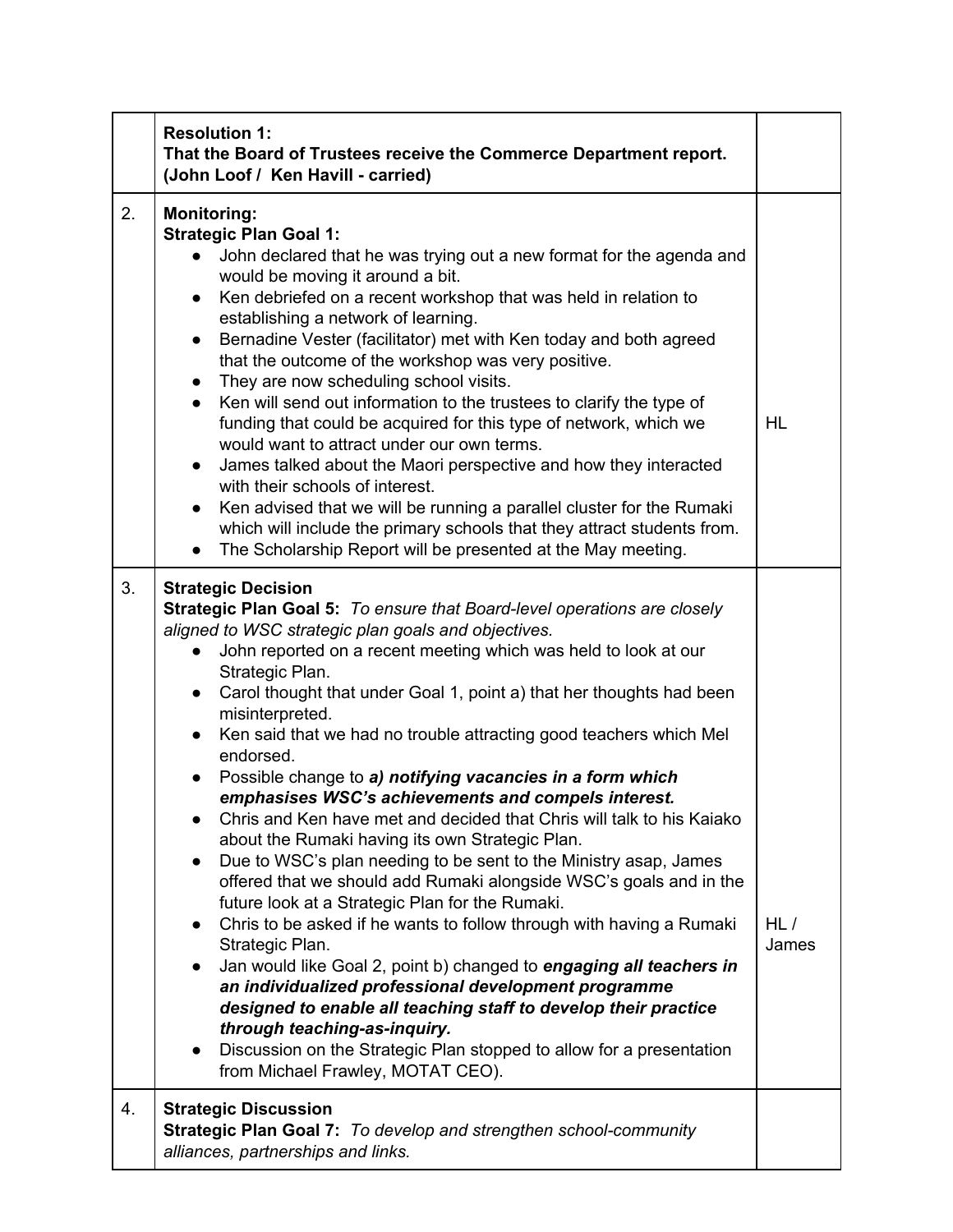|    | Ken introduced Michael Frawley and Jonathan Rennie (architect) to<br>the meeting to present MOTAT's Strategic Plan.<br>Ken has already seen MOTAT's Strategic Plan and was impressed.<br>$\bullet$<br>He asked for this to be presented to our board.<br>Michael Frawley opened by saying he was going to get us up to<br>$\bullet$<br>speed on what is happening at MOTAT 1 and 2.<br>They are experiencing the same site problems that WSC has.<br>$\bullet$<br>The only reason the Aviation building does not move is because the<br>$\bullet$<br>poles go down 30 metres into basalt.<br>MOTAT is an independent statutory body, but the council is bound to<br>$\bullet$<br>fund them.<br>Michael's job has been to change MOTAT's limited appeal.<br>They have had legacy issues and need to move to a light bulb<br>$\bullet$<br>institution.<br>They came up with a new strategy and needed a structure to take<br>$\bullet$<br>them forward.<br>Most of their visitors come from Auckland visitors and they will<br>$\bullet$<br>continue to use heritage objects.<br>They are now focussing on Kiwi ingenuity and technology to educate<br>$\bullet$<br>and inspire people. They have an attraction which is called Penny<br>Farthing to Yike Bike which is popular.<br>New strategy came into force in 2014.<br>$\bullet$<br>They have presented several exhibitions and are now doing events.<br>$\bullet$<br>They are working their way through their infrastructure and have<br>$\bullet$<br>engaged an architect to design a masterplan.<br>Jonathan (architect) took over the presentation saying they had<br>$\bullet$<br>looked hard at the surrounding areas. He then took us through the<br>masterplan.<br>New carparking at MOTAT 2 will start in one month producing<br>$\bullet$<br>approximately 200 car spaces which they are happy to share with us.<br>Tracy asked for a timeline because of the impact on Rumaki. This<br>$\bullet$<br>would take approximately 16 weeks.<br>Discussion continued with the presentation finishing at 8pm. |  |
|----|-----------------------------------------------------------------------------------------------------------------------------------------------------------------------------------------------------------------------------------------------------------------------------------------------------------------------------------------------------------------------------------------------------------------------------------------------------------------------------------------------------------------------------------------------------------------------------------------------------------------------------------------------------------------------------------------------------------------------------------------------------------------------------------------------------------------------------------------------------------------------------------------------------------------------------------------------------------------------------------------------------------------------------------------------------------------------------------------------------------------------------------------------------------------------------------------------------------------------------------------------------------------------------------------------------------------------------------------------------------------------------------------------------------------------------------------------------------------------------------------------------------------------------------------------------------------------------------------------------------------------------------------------------------------------------------------------------------------------------------------------------------------------------------------------------------------------------------------------------------------------------------------------------------------------------------------------------------------------------------------------------------------------------------------------------------------------|--|
|    | Ken thanked them both for giving up their time to present.                                                                                                                                                                                                                                                                                                                                                                                                                                                                                                                                                                                                                                                                                                                                                                                                                                                                                                                                                                                                                                                                                                                                                                                                                                                                                                                                                                                                                                                                                                                                                                                                                                                                                                                                                                                                                                                                                                                                                                                                            |  |
|    | 8pm: Meal Break                                                                                                                                                                                                                                                                                                                                                                                                                                                                                                                                                                                                                                                                                                                                                                                                                                                                                                                                                                                                                                                                                                                                                                                                                                                                                                                                                                                                                                                                                                                                                                                                                                                                                                                                                                                                                                                                                                                                                                                                                                                       |  |
| 5. | <b>Strategic Decision continued</b><br>Strategic Plan Goal 5: To ensure that Board-level operations are closely<br>aligned to WSC strategic plan goals and objectives.<br><b>Subcommittee Structures</b><br>Resolution "That the Board constitute i) a Rebuild Committee; and ii) an<br>Alliances & Partnerships Committee (moved: John Loof)"<br>John has tabled two new subcommittees for consideration.<br>With the rebuild project now imbedded in the Plan as Goal 6, he<br>$\bullet$<br>believes we need a formal Rebuild Committee as distinct from the<br>Property Committee. Rich has volunteered to be the Chairperson of<br>the Rebuild Committee. This committee to include - Rich, John, Ivan,                                                                                                                                                                                                                                                                                                                                                                                                                                                                                                                                                                                                                                                                                                                                                                                                                                                                                                                                                                                                                                                                                                                                                                                                                                                                                                                                                           |  |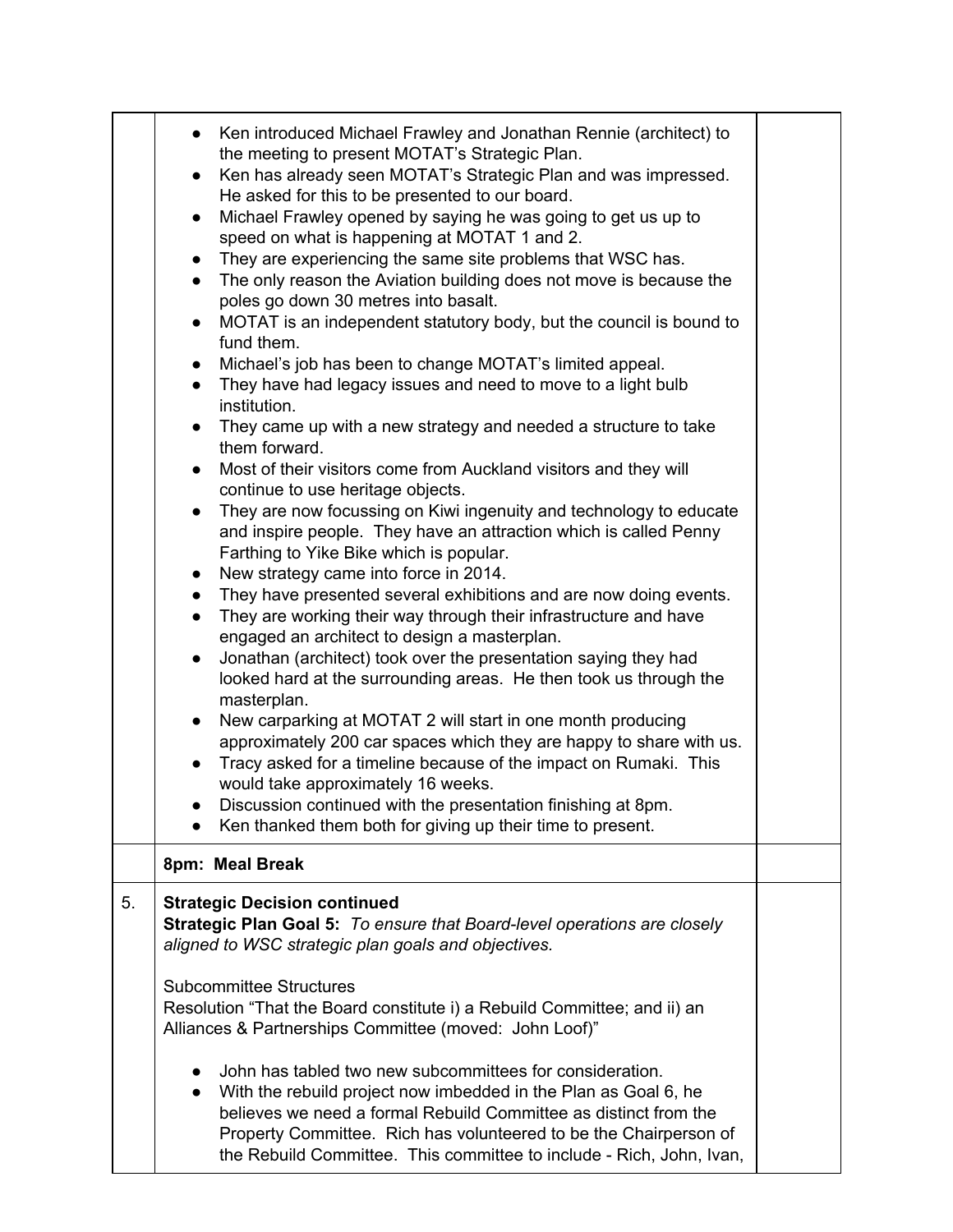|    | Ken, James, Rau, Anna will drop in and out as comms person, also to<br>include Carol as need be.<br>• The existing Property Committee retains its focus on managing the<br>school's current assets until such time as it will merge back with the<br>Rebuild Committee. Having one or two common members will<br>ensure both committees communicate effectively.<br>• The other new committee will be the Alliances Partnerships Links<br>Committee. Carol and Anna would be good on this. Paula should<br>also be invited to go on this.<br>Rumaki suggested a Rumaki Rep should be on this committee.<br>$\bullet$<br>Tracey will do this along with John, Anna and Carol.<br>Because of all the property related committees, James would<br>$\bullet$<br>appreciate a flow chart.<br>Sub committees have delegated authority for decisions with matters<br>$\bullet$<br>being brought back to the full board as appropriate. All agreed.<br>When do we have these meetings. Rebuild could be added onto the<br>$\bullet$<br>end of DCG meetings?<br>Meeting times to be arranged at a later date and brought back to the<br>$\bullet$<br>meeting.<br><b>Resolution 2:</b><br>That the Board constitute i) a Rebuild Committee and ii) an Alliances &<br>Partnerships Committee. (Moved: John Loof / Trevor Crosby - carried).<br>Jan asked for Goal 7 to include Ngati Whatua.<br>$\bullet$<br>Goal 7 e) needs to be a goal on its own. All agree.<br>$\bullet$<br>• This to be discussed with the Finance Committee.<br>Motion put to establish Goal 8 with no subset. It was decided to do<br>$\bullet$<br>an electronic vote later this week after discussion with the Finance<br>Committee.<br><b>Resolution 3:</b><br>That the Board ratify the draft WSC Stretegic Plan, 2016-2018. (moved<br>John Loof / Ken Havill) - carried). |  |
|----|--------------------------------------------------------------------------------------------------------------------------------------------------------------------------------------------------------------------------------------------------------------------------------------------------------------------------------------------------------------------------------------------------------------------------------------------------------------------------------------------------------------------------------------------------------------------------------------------------------------------------------------------------------------------------------------------------------------------------------------------------------------------------------------------------------------------------------------------------------------------------------------------------------------------------------------------------------------------------------------------------------------------------------------------------------------------------------------------------------------------------------------------------------------------------------------------------------------------------------------------------------------------------------------------------------------------------------------------------------------------------------------------------------------------------------------------------------------------------------------------------------------------------------------------------------------------------------------------------------------------------------------------------------------------------------------------------------------------------------------------------------------------------------------------------------------------------------------------|--|
|    |                                                                                                                                                                                                                                                                                                                                                                                                                                                                                                                                                                                                                                                                                                                                                                                                                                                                                                                                                                                                                                                                                                                                                                                                                                                                                                                                                                                                                                                                                                                                                                                                                                                                                                                                                                                                                                            |  |
| 6. | <b>Rebuild:</b><br>Rich brought the board up speed with what was happening.<br>Jasmax has to be ready to go to the DRP two weeks before the end<br>$\bullet$<br>of April with the masterplan. DRP is the group that says yes or no to<br>the masterplan.<br>Jasmax is on their third iteration of the masterplan at the moment.<br>Justin did a good job presenting this to HODs and Middle Managers<br>$\bullet$<br>today at TAPAC.<br>At that meeting Jasmax was asked to what extent do the<br>relocatables, put end on end, approximate to open learning spaces.<br>We were referred to Auckland Normal Intermediate and Bayfield<br>school to take a look.<br>HL and DS were disappointed that they could not tell us what                                                                                                                                                                                                                                                                                                                                                                                                                                                                                                                                                                                                                                                                                                                                                                                                                                                                                                                                                                                                                                                                                                            |  |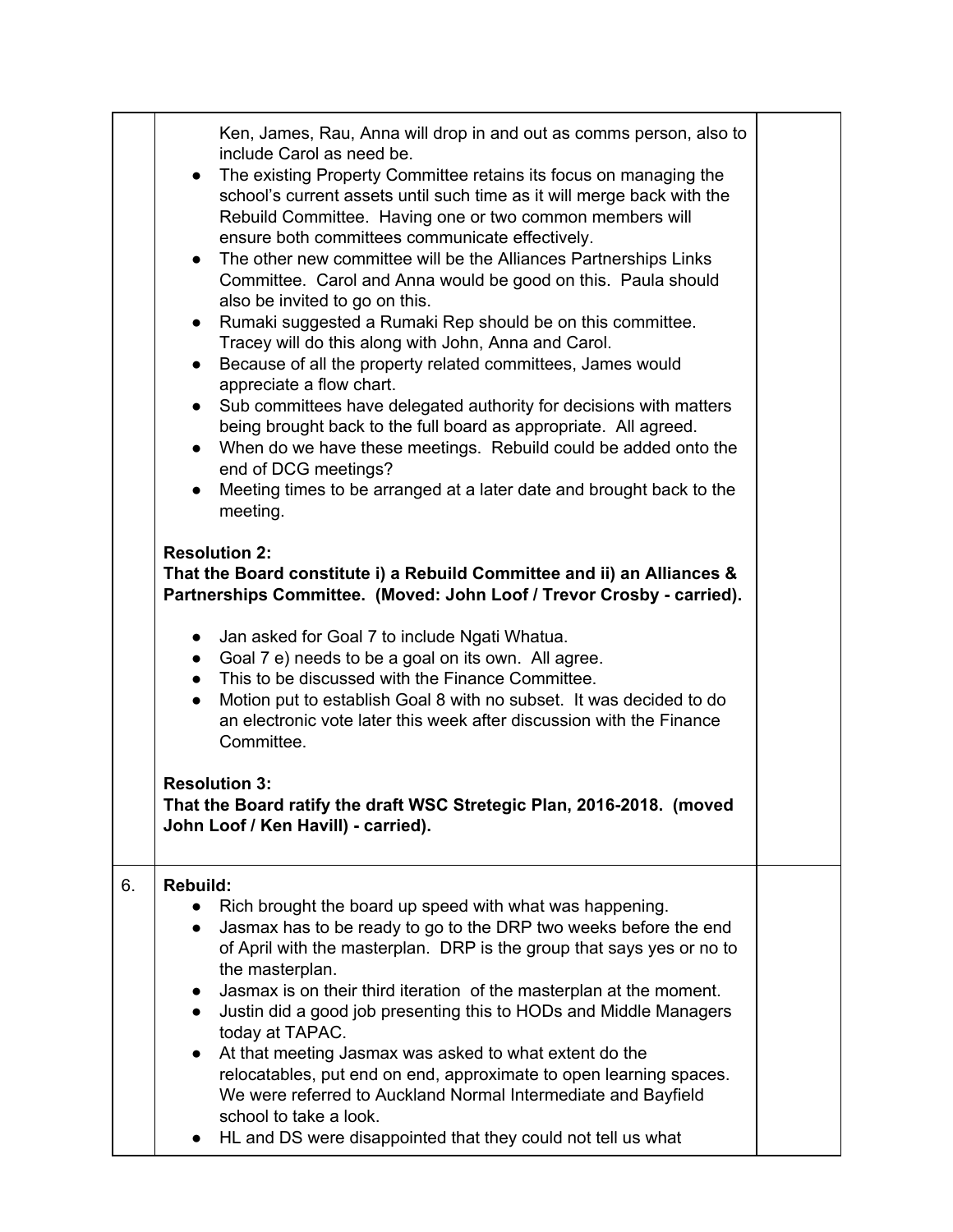|    | departments would be in these relocatables.<br>• We will leave it to the Rebuild Committee to keep pushing to address<br>our points and also address the issue of the Whare Tapere.<br>• What is happening is in the nature of things. You are dealing with a<br>finite resource.<br>What is the process from now until the DRP meeting. We need a<br>$\bullet$<br>caucus. There will be a board approval process and this will happen<br>before the DRP.<br>Rumaki to ask Mike Aitkinson for the minutes which will detail the 6<br>$\bullet$<br>Rumaki points for discussion.<br>Rich will arrange a Rebuild Committee meeting.<br>John will write to the Ministry with our points that we would like<br>$\bullet$<br>discussed.<br>Report back to the board on outcomes.<br>$\bullet$<br><b>Resolution 4:</b><br>That the Board of Trustees receives the report of the WSC<br>representatives on the Project Design Group concerning developments<br>to date in relation to the master planning process. (moved Ken Havill / |           |
|----|---------------------------------------------------------------------------------------------------------------------------------------------------------------------------------------------------------------------------------------------------------------------------------------------------------------------------------------------------------------------------------------------------------------------------------------------------------------------------------------------------------------------------------------------------------------------------------------------------------------------------------------------------------------------------------------------------------------------------------------------------------------------------------------------------------------------------------------------------------------------------------------------------------------------------------------------------------------------------------------------------------------------------------|-----------|
|    | <b>Rich Naish - carried)</b>                                                                                                                                                                                                                                                                                                                                                                                                                                                                                                                                                                                                                                                                                                                                                                                                                                                                                                                                                                                                    |           |
| 7. | <b>Strategic Plan Goal 7:</b> To ensure that budget-setting is in alignment with<br>strategic school development priorities.<br>2016 Budget<br>• Trevor reported there was nothing unusual in the tabled 2016 budget.<br>Jan would like the budget to go to the next Finance meeting which is<br>$\bullet$<br>on 24th March at 9am.<br>• We are not approving the budget tonight. We will do this<br>electronically.<br>John will send his questions to the Finance Committee.<br>$\bullet$                                                                                                                                                                                                                                                                                                                                                                                                                                                                                                                                     |           |
| 8. | <b>Monitoring:</b><br>Where are we at with the constitution?<br>James reported that Ray was away on leave. They need his<br>feedback, so James will arrange a meeting when Ray is back.<br>There is no Health and Safety to report on. Rob Coltman is to go<br>$\bullet$<br>onto this Committee.<br>Next Finance meeting is on March 24 at 9am.<br>$\bullet$<br>There have been no suspension so far this year.<br>$\bullet$<br>Rob Coltman mentioned a letter that was sent to the Ministry late<br>$\bullet$<br>2015 about a Memorandum of Understanding. We have had no<br>reply. This letter to go to the Rebuild Committee.                                                                                                                                                                                                                                                                                                                                                                                                | <b>RN</b> |
|    | <b>Confirmation of Minutes:</b>                                                                                                                                                                                                                                                                                                                                                                                                                                                                                                                                                                                                                                                                                                                                                                                                                                                                                                                                                                                                 |           |
|    | <b>Resolution 5:</b><br>That the minutes of the previous BOT meeting be approved along with<br>the tabled Principal's Report, Commerce Report and Correspondence.<br>Moved John Loof/Jan McCartney - carried)                                                                                                                                                                                                                                                                                                                                                                                                                                                                                                                                                                                                                                                                                                                                                                                                                   |           |